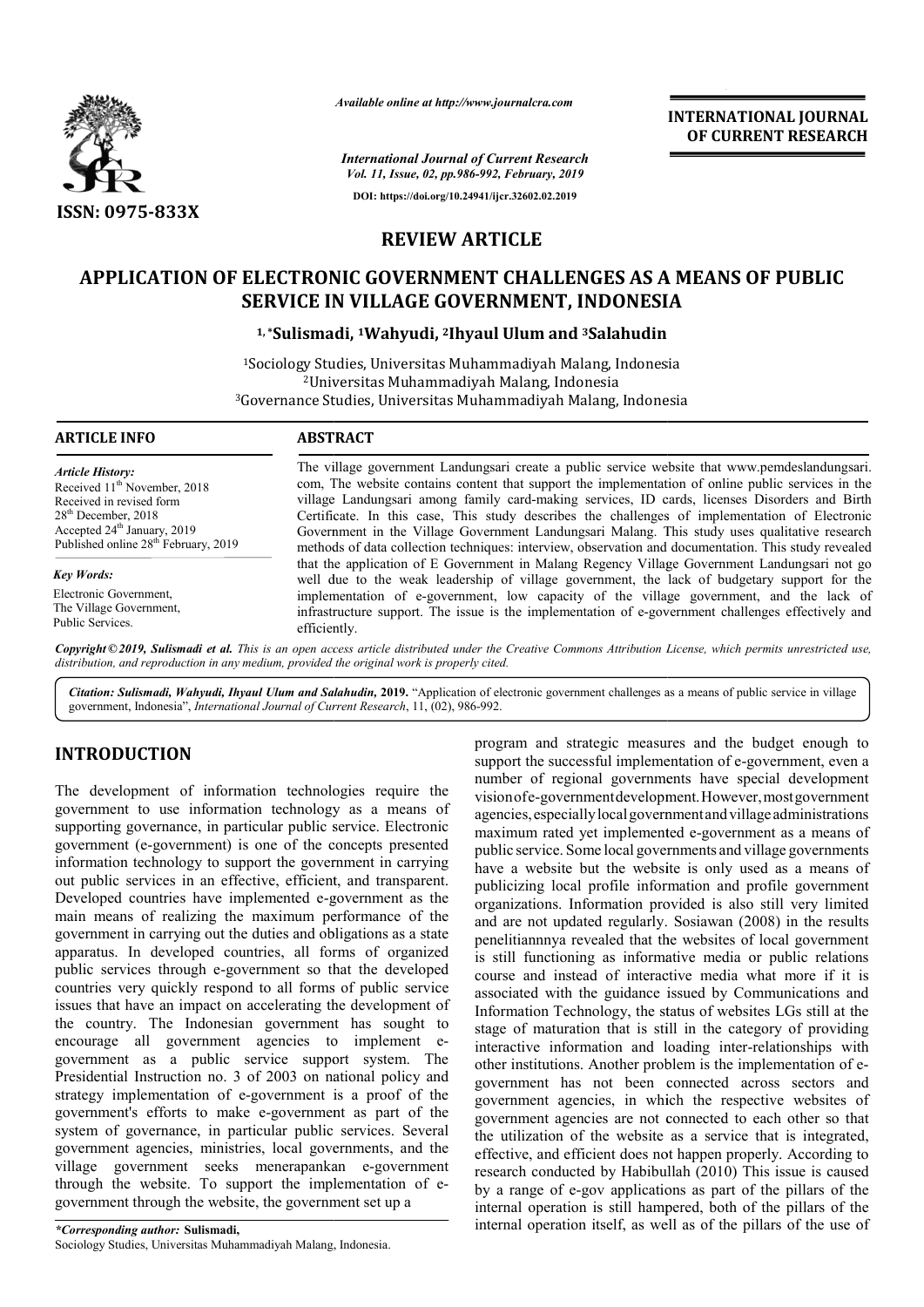technology as mentioned above. As a result, coverage is very limited in the scope of regional organizations device (OPD) in charge of their respective websites. Kumorotomo (2014) in his research also showed that each of the local governments in Indonesia have a different perception and understanding of the application of e-government, particularly related to standard websites. Some local governments understand that the implementation of e-government is to provide a website as a means of publicizing information. However, some local governments understand the application of e-government is providing website as an interactive means between the government, private, and community.In particular,Kumorotomo (2014) explains: First, websites district and the city is now accessible with both, but mostly still entered in the first stage, which is simply to publish information about the profile of the area concerned. Secondly, all the city local government website has entered into the stage of interactive, Although some local government districts and cities have implemented e-government through interactive websites, interactive website available but the local government has not been used optimally for public service proposition. In Kumorotomo study (2014) revealed that local governments interactive website providing interaction applications include: 1) the guest book, 2) forums, 3) chatting, 4) the contact link (link), and 5) jajakpendapat (polling). However, most applications that interaction is not yet optimized. Ironically, based on research results Kumorotomo (2014), the majority of interactive web applications there is no local government interaction activities between government, private, and community. It seems, Therefore, most local governments and village governments in Indonesia has not made the website as a means of public service. There are many factors that make the implementation of e-government is still not up to them: the lack of government awareness of the importance of e-government, there is no operational policies concerning the implementation of e-government, the vision and mission of the regional government has not supported the implementation of e-government, the policy of the local government budget not support the implementation of egovernment, the lack of human resource capacity memanfaaatkan information technology, minimnyaa supporting facilities such as the internal network is not adequate, the management of egovernment has not done well, and the culture that has not kept pace with developments in information technology.

Nevertheless, it should be recognized that there are several government agencies and local governments are successfully implementing effective e-government as a means of public services in order to support the establishment of good governance and clean (good and clean governance). DKI Jakarta Provincial Government, for instance, is an example of local governments successfully implement e-government is effective, in which the governance of the provincial government of Jakarta such as planning, budgeting, monitoring the performance of government, public service, evaluation, and accountability of government is done through e -government. In addition to the provincial government of Jakarta, there are many other local governments that have successfully implemented e-government such as the Regional Government of Bojonegoro, Surabaya City Government. Some success of local governments in implementing e-government is effectively supported by many factors including: First, the leadership, where the leader has a vision and a strong commitment to achieving good and clean governance through e-government. Second, policy factors, where the local government has the technical policy governing the implementation of e-government. Third, the budget and infrastructure factors, in which local governments provide sufficient budget to build the infrastructure that supports the implementation of e-government. Fourth, the cultural society, where people have a good understanding and awareness to use technology as a means of interaction with government and private. The most influential factor of four of these factors is the leadership factor. This article describes the obstacles and tangtangan implementation of e-government through the website as a means of public service Landungsari village of Malang regency government. Landungsari village government already has an interactive website as a public service, where the village government website provides a public service channel ID card, Vemily card, birth certificate, and a letter of recommendation disturbance permit. However, the existence of the website is not fully utilized by the local village government. In general, the implementation of e-government in the villages Landungsari faced with many problems among them the lack of availability of human resources to support the implementation of e-government, the lack of availability of facilities such as a computer / Internet network, ketersediaaan lack of budget, lack of local government support to the village government, culture and society is not in line with the vision of e-government implementation. Despite the implementation of e-government in the villages is not maximized, the village government still has a strong vision for realizing e-government and menerapan effectively. This article describes the challenges and peluangan besides the implementation of egovernment also outlines the opportunities the successful implementation of e-government as a public service proposition.

## **LITERATURE REVIEW**

#### *Definition E Government*

Today the concept and definition of Electronic Government (e-Government) has been often mentioned by experts including government practitioners in different countries. The World Bank (Word Bank) defines e-government as quoted by Indrajit (2002) the following, *"E-governament Refers to the usu by government agencies of information technologies (such as Wide Area Networks, the Internet, and mobile computing) tha have the ability to transform relations with sitizens, bussinesse, and other arms of governtment."*

Word Bank emphasized the definition of e-Government at the level of government's ability to carry out its duties and functions using information technology with the aim to bring government and citizens relationships. Furthermore, simply UNDP (United Nations Development Program) defines egovernment as follows*"E-Government is the user application of information and communication technology (ICT) by government agencies".* Based on the explanation above UNDP definition, e-Government is seen as a means of government are used as a means of information and communication. Indrajit (2002) defines e-government as follows, *"It's a new interaction mechanisms (modern) between the government and citizens and other interested (stakeholder), which involve information technology (especially the Internet), with the aim of improving the quality (quality) of public services"*,

## *Application of E Government*

Results of the first study year (2016) from this study show the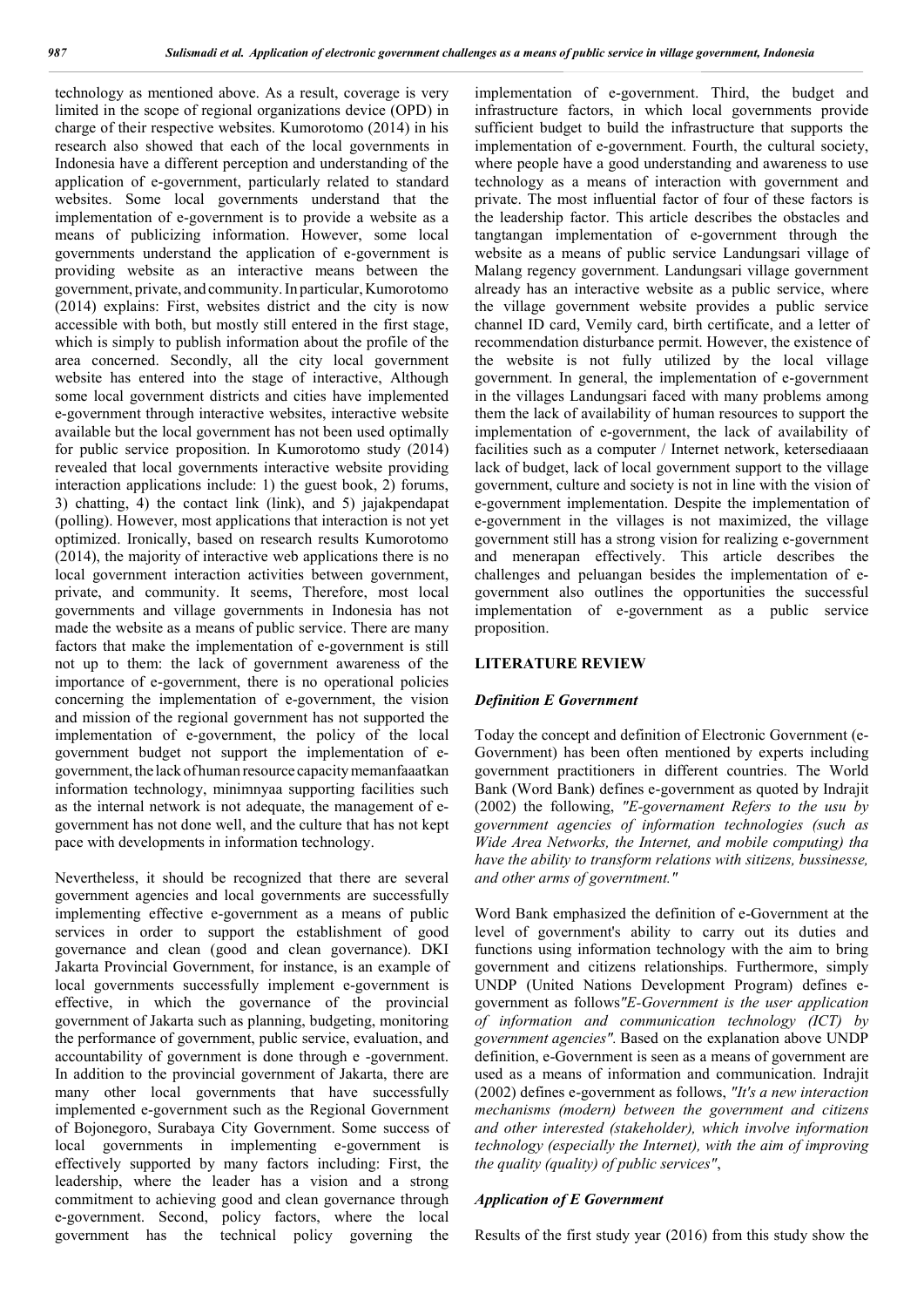village government has a level of enthusiasm and high responsiveness of the Law 06/2014 concerning Villages. The village government has taken steps village located in governance according to law the village. The results are consistent with the results of research conducted Akang (2015). In this research, Akang (2015) showed that the village government is ready to implement policies Landungsari Village Fund program budget in accordance with Law No. 6 of 2014 About the village. Supporting elements include: Communication is done well, the village government Landungsari resources that have been very supportive, disposition or attitude expressed a willingness and commitment to the program is ready to implement the Village Fund Allocation (ADD). Missa, Supro, Widjaja (2015) also showed that the village government institutional kominikasi Landungsari have good management in carrying out governmental functions. One factor supporting institutional management is communication village government services to the public good.

Although the findings of the above study shows that the village government capable of implementing the village administration well, but the village government is facing serious problems in the governance process villages, lack of human resource capacity of the village administration, the number of the village are limited, and village officials do not understand tupoksinya respectively. The village government has tried to address the issue by applying the concept*egovernment*in village governance (Sulismadi, 2016). Akang (2015) found the factors that hinder the process of governance in the village is poor communication between government agencies village and village and the bureaucratic structure of village government Landungsari that do not have a good understanding of the law No. 6 of 2014 on the village. Kwan, Hardianto, and Setiawan (2013) shows the results of research together with Sulismadi (2016) and Akang (2015). They find that it is not optimal quality and performance of the government in broad outline is caused by many factors, among others, the low quality of human resources of the government apparatus Village, resources and financial potential as a source of village income remains limited due to the lack of resources and lack of clarity allocation of supradesa government to the village. In terms of rural development planning, Wulansari (2015) showed that less than optimal coordination between government agencies in the development planning process, the lack of openness of public space, access to information flows that are less obvious, policy authorities still held fast by the village government, and the perception of government's commitment village that is not conducive to empowering communities.

Penyelanggaran dynamics village administration as research findings inabove should be interpreted sebaagai a maturation process towards rural government institutions. Sayuti, Hamidi, and Dahlan (2015) see these dynamics is as part of the opportunities and challenges that must be interpreted positively. According to them, in addition to the challenge of Law No. 6 of 2014 on a fairly large village, which is faced with the shadow of corruption, the village is also expected to manage effective governance within the framework of the public service. In this context, according to Sayuti, et al (2015) village governance requires a surveillance system that supports the village administration village governance good (good village governance). Therefore, steps should be done is to strengthen the supervisory system of village government to

reconstruct the existing monitoring system at this time, Leading Research Universities (PUPT) we are doing this is as a form of academic effort to support the government in realizing village *good village governance* and realize a competitive development according to the vision and mission of the Law No. 06/2014 concerning Villages. PUPT key concept in this is the model of electronic governance berbsis village governance. This model is believed to foster rural governance process in an effective, efficient, and transparent. Verton (2000) defines *electronic Governance*is the relationship between the government and the government (Government to Government) and the government with the public (Government to Citizen) based on communication and interaction online. According to him, the Electronic Governance can realize the implementation of an effective and efficient administration. Ching, ching, and Cheng (2007) defines E Government as follows: "The concept of creating more efficient and convenient interaction between government and the interacting parties using Internet technology is Referred to as electronic government (digital or government). According to Ching, *et al,* the concept of E-Government is a concept that supports governance more effective and convenient for the government in establishing communication and also write a public service to the community. In addition, according to Ching, et al (2007) E-Government gave the positive impact in mebangun and realize that good public services. Meraka said, "electronic government offers a potential to dramatically increase of access to information and services and makes it Easier for citizens to Participate in and Contribute to governmental issues."

The most important topics for didiskukasikan in the context of E Government is what factors that support the implementation of Electronic Governance. Yossof, Abas, and Islam (2011) in their study results indicate important factors in the implementation of E-Government adaalah 'power', 'trust' and 'value'. Power is related to kemuan government to create policies to support E Government, the Trust is associated with kesamaaan vision and keyaninan between government agencies and the community in implementing E Government as a means of governance, and Value is associated with a good understanding of the government and public about the benefits and advantages of E-government. Yossof, et al (2011) says, "All dementions have a positive relationship with the level of e-procurement adoption amongst SMEs in Malaysia.

All dimensions items, namely; the power of suppliers, the power of procurement, supplier on trust, trust on information technology, the value of implementation system efficiency and value of the cost efficiency Also were correlated with the level of e-procurement adoption amongst SMEs. "Factors supporting E Government as described above adaalah not easy to be cultivated in a short process because these three factors are related to the behavior and culture of government and society. In this regard, Nurdin, Stockdale, and Scheepers (2011) explains, "The organizational barriers hich are identified in major e-government literature link to the dimensions of organizational culture and effectiveness." Therefore, the most important step made in the implementation E government is building a culture and government and public awareness of the importance of e-government. The general objective PUPT done is to build awareness of governments and rural communities in mewujudakan and running village government organization based electronic government.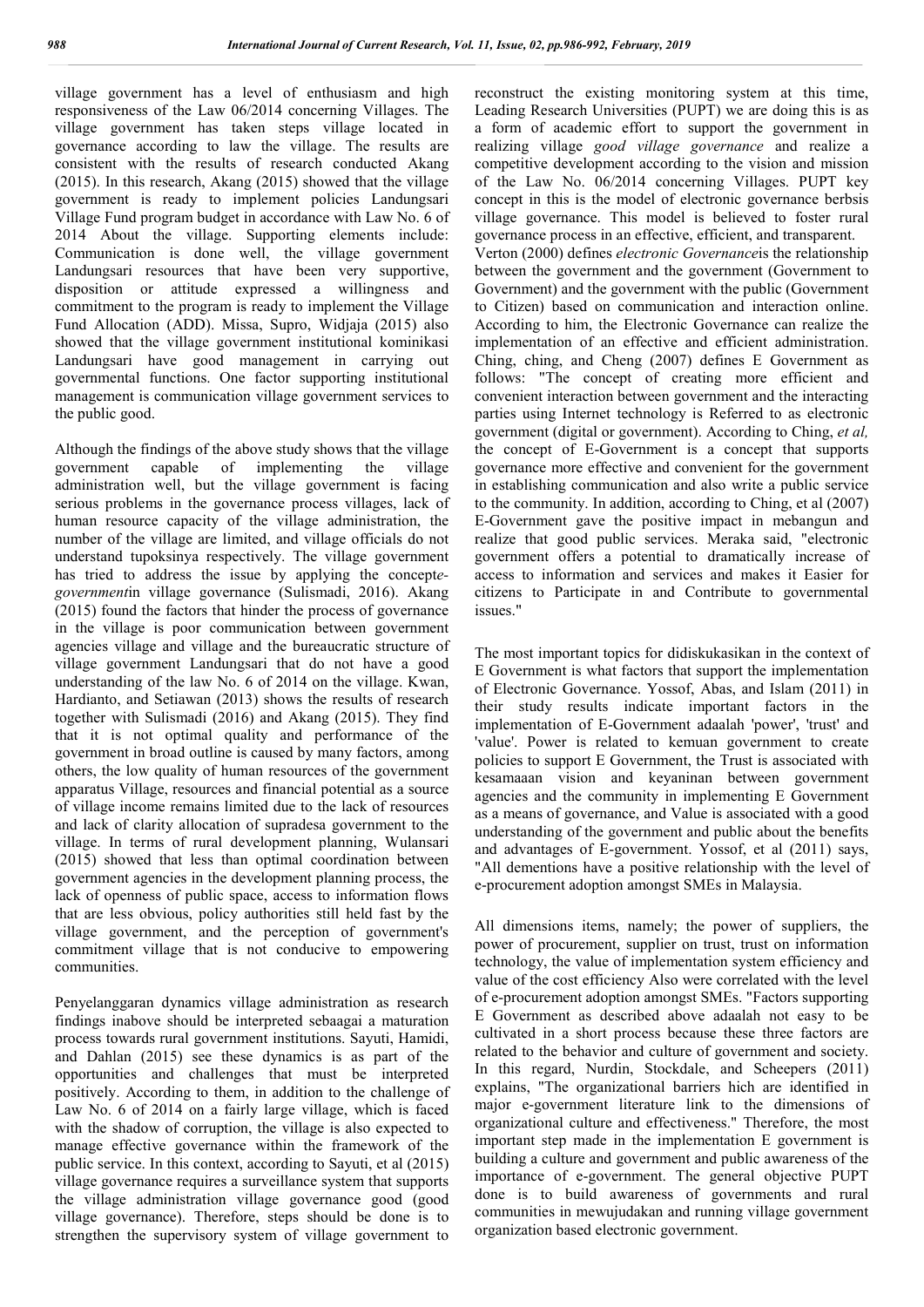## **MATERIALS AND METHODS**

This study used a qualitative research approach, in which researchers describe, interpret, menjelaskaskan, and conceptualize the data related to the research theme that challenges the implementation of e-government. According to Creswell (2014) Qualitative research emphasizes the role of the researcher to mememahami concepts or theoretical framework related to research issues. That understanding is part of the lens of researchers to describe and analyze the research issues. In this case, qualitative research requires researchers must first understand the theoretical concepts related to research issues. Referring to the Creswell concept, for the purposes of this study, we have tried to understand the concepts of the challenges of implementation of e-government,

When you see the differences as an area, the number of head of the family, device resources and the level of welfare of citizens in several villages as the object, is expected by the leadership pattern village head, the optimization of human resource empowerment that there can be developed and improved so well that wellbeing of the people in the village can be realized. The ability to govern the village is largely determined by skill menajerial of the village administration and functioning of the components ofthemanagementsystemof village administration. The pattern of village governance on the one hand should follow the demands of modernity and the changing demands, but on the other hand must be sensitive to the local cultural context. This has become one of the important aspects that contribute to the successful implementation of e-Government that is leadership. Effective leadership can contribute to the success of the E-Government development in both the central and local government agencies.



**Chart 1. Qualitative research design "challenge the application of e-government at the village government Landungsari Malang"**

## **DISCUSSION**

Based on research, there are three major challenges in the implementation of electronic government Landungsari Malang Regency Village Government, namely: the lack of village government leadership, the lack of budgetary support for the implementation of e-government, low capacity of the village government, and the lack of infrastructure support.

### *Weak Leadership Village Government*

The village head as a leader in the organization of the village administration, no longer positioning itself as the sole ruler in the village bossy, but as a leader. The village head should encourage and increase the morale of all citizens of the village from the planning to the utilization program development activities, in a transparent manner with the involvement of village governance institutions such as the Village Consultative Body (BPD). In order to improve the public service is well also needed to boost the performance of the institution and one of the things that need to be evaluated is the way of the implementation of the leadership of the village head. Leadership is required in order to create ideas and kretaivitas for the organization, encouraging subordinates to improve its performance and strive to achieve optimal results.

The leadership priorities and initiatives related to the leadership of government agencies to anticipate and take advantage of advances in information technology. Capacity development of information technology is an early effort on the development of E-Government as mandated by Presidential Instruction No. 3 of 2003 on Policy and Strategy for Development of E-Government. This work is done in order to improve the quality of public services effectively and efficiently. The successful development of e-Government is very dependent on a strong transformational leadership and information technology-oriented. Competence needed in leadership includes the ability to integrate a variety of roles and implement them by utilizing information and communication technology. As for the roles to be performed by a leader, among others, include (1) Visionary: the ability to see the big picture and translate it to all members of the organization; (2) Convener, or the ability to manage the diversity of members and bring the organization toward clear goals and problem-solving; (3) Team sponsors, namely the ability to shape and direct the working group real and virtual groups; (4) Manager, which is the ability to pursue and allocate organizational resources with full responsibility, and the ability to manage real and virtual organizations; (5) Innovator, namely the ability to find new ways for jobs outside their duties and functions; and (6) Mentor, or the ability to guide and direct the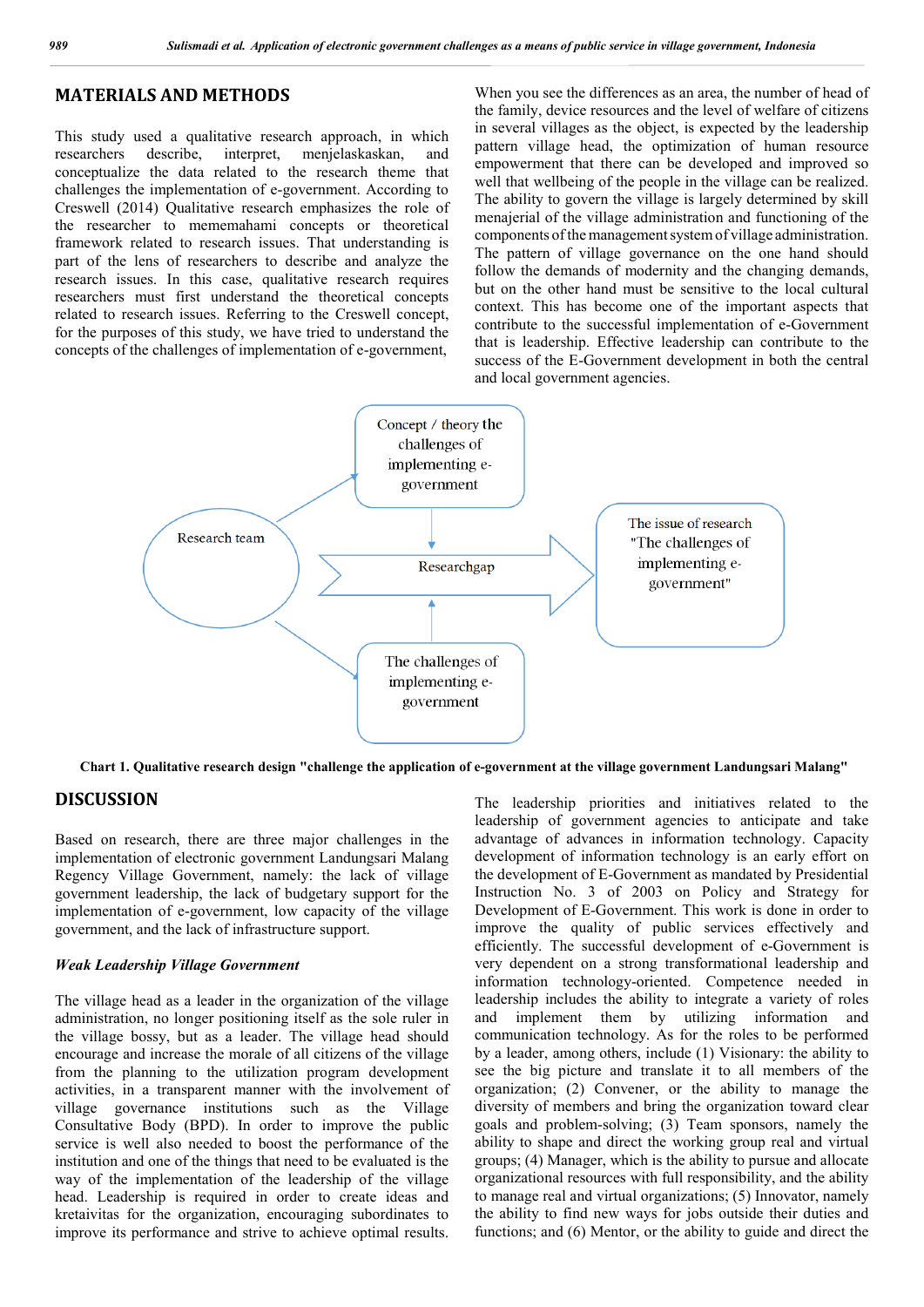prospective new leaders within the organization. In this case the village chief as leader in a village governments own capability as a leader DIMA he could see the big picture to be translated to its members towards and clear objectives, as well as the village chief also has menentuk jobdisk each village in accordance with the duties and functions of each -masing. But here Landungsari village chief does not have the commitment and vision-mission that significantly support the development and implementation of E-Government system so it can not be done well. The village head has a vision in order to realize good governance and clean in order to realize a better Landungsari village, equitable, and prosperous. With this vision as village chief must be possessed the initiative to make changes in the system of village administration in accordance with the times, but here the village chief is only focused on how to overcome the problem instead of how to make the village better Landungsari village. Yet through technology and information systems such as E-Government then it will create better governance, fair, prosperous, prosperous and transparent and to facilitate the public to receive integrated services. The village head as if it does not matter even not committed to the implementation of E-Government in the village Landungsari, why say so? Because the village chief does not do the reconstruction of the ranks of the village and the reconstruction of the organizational structure in the village where Landungsari not have a PR and IT field and the number of employees who do not understand about the E-Government.

Regarding the causes of the problems in the implementation of E-Government Village Government Landungsari, was the source of the problem is not always related to the availability of information technology. Issues facing the development of E-Government at the central level and at the regional level between the intertwined issues of infrastructure development, leadership and culture of our society. It must be recognized that the availability of technologies such as summarized in the infrastructure problems are often still an obstacle. Constraints are a problem in the implementation of e-government in Landungsari Village Government itself comes from the leadership factor. Where these factors are affected by the conflict between the central government policies with local governments, legislation is still lacking support, inadequate budgetary allocations, standardization system that is not clear, all of which are determined by the commitment of the leaders or officials for the implementation of E-Government.

In order to improve the public service is well also needed to boost the performance of employees and one of the things that need to be evaluated is the way of the implementation of the leadership of the village head. Leadership is required in order to create ideas and kretaivitas for the organization, encouraging subordinates to improve its performance and strive to achieve optimal results. When you see the differences as an area, the number of head of the family, device resources and the level of welfare of citizens in several villages as the object, is expected by the pattern of leadership Landungsari village head, optimization of human resource empowerment that there can be developed and improved so well that the welfare of residents in the village can be realized. The ability to govern the village is largely determined by skill menajerial of the village administration and functioning of the components of the management system of village administration. The pattern of village governance on the one hand should follow the demands of modernity and the changing demands, but on the other hand must be sensitive to the local cultural context. In order to improve the public

service Landungsari well also needed to boost the performance of the devices village and one of the things that need to be evaluated is the way of the implementation of the leadership of the village head. Leadership Traits that should exist in the Village Head Landungsari indispensable in efforts to create ideas and kretaivitas for the organization, encouraging subordinates to improve its performance and strive to achieve optimal results. When you see the differences as an area, the number of head of the family, device resources and the level of welfare of citizens in several villages around it, expected by the village chief leadership pattern such as this in order to optimize the empowerment of human resources there can be developed and improved so well that the welfare of residents in the village can be realized. The ability to govern the village is largely determined by skill menajerial of the village administration and functioning of the components of the management system of village administration. The pattern of village governance on the one hand should follow the demands of modernity and the changing demands, but on the other hand must be sensitive to the local cultural context. The village head as a leader in the era of decentralization in the organization of the village administration, no longer positioning itself as the sole ruler in the village bossy, but as a leader. The ability to govern the village is largely determined by skill menajerial of the village administration and functioning of the components of the management system of village administration. The pattern of village governance on the one hand should follow the demands of modernity and the changing demands, but on the other hand must be sensitive to the local cultural context. The village head as a leader in the era of decentralization in the organization of the village administration, no longer positioning itself as the sole ruler in the village bossy, but as a leader. The ability to govern the village is largely determined by skill menajerial of the village administration and functioning of the components of the management system of village administration. The pattern of village governance on the one hand should follow the demands of modernity and the changing demands, but on the other hand must be sensitive to the local cultural context. The village head as a leader in the era of decentralization in the organization of the village administration, no longer positioning itself as the sole ruler in the village bossy, but as a leader. but on the other hand must be sensitive to the local cultural context. The village head as a leader in the era of decentralization in the organization of the village administration, no longer positioning itself as the sole ruler in the village bossy, but as a leader. but on the other hand must be sensitive to the local cultural context. The village head as a leader in the era of decentralization in the organization of the village administration, no longer positioning itself as the sole ruler in the village bossy, but as a leader.

## *The lack of capacity of Human Resources Village Government*

Because the E-Government project implemented by the system and the absence of knowledge to the transformation of the village which served as an operator to update the data, then after the project is completed the village can not afford to operate the program (website) so that the available data does not update anymore. Then, due to a lack of awareness of some of the devices Landungsari village, then the village which served as an operator who update their own data should go down to the field to find the necessary data. This is highly related also to the leadership of factors which need commitment, both from the village chief and all his staff for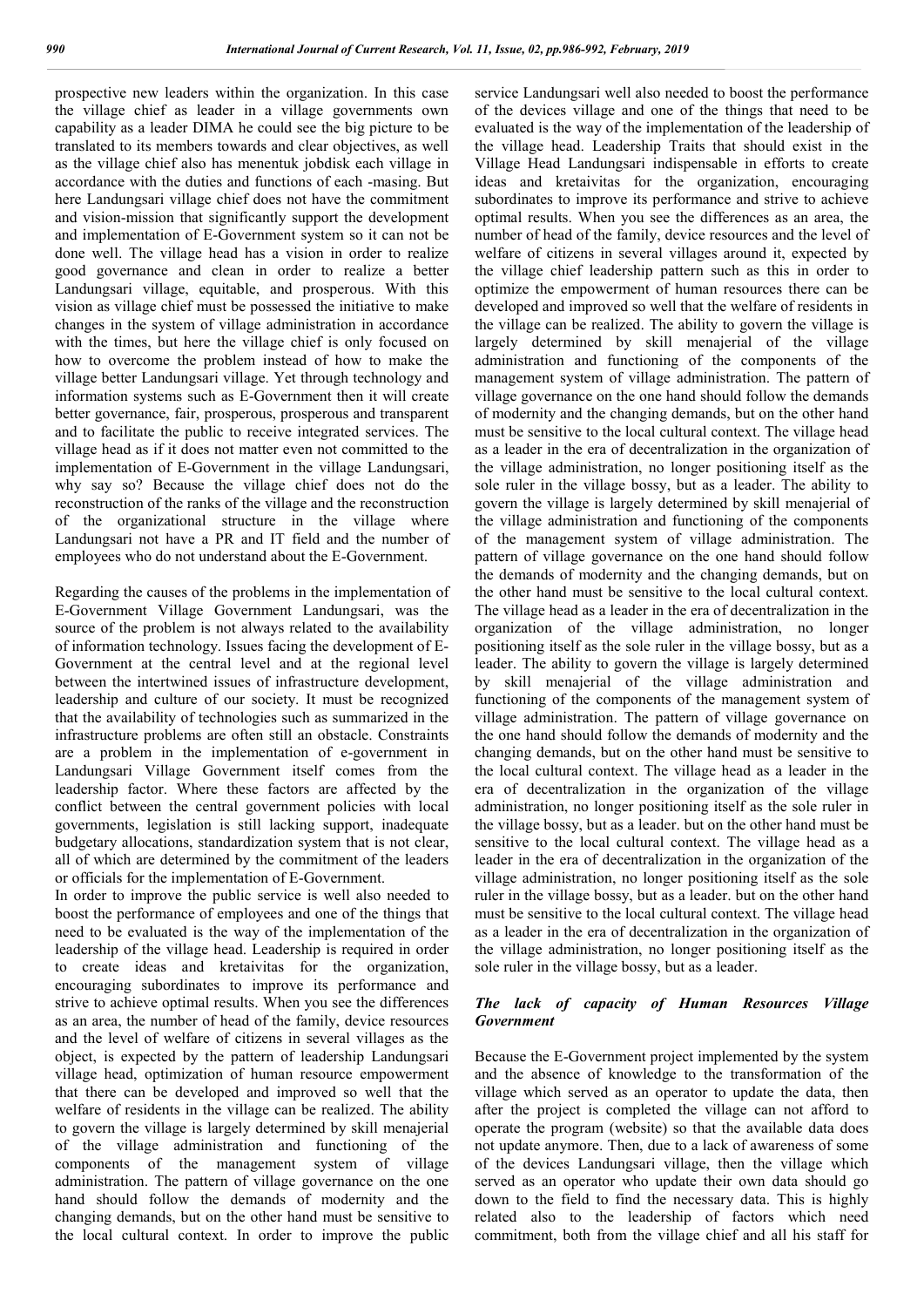implementing E-Government, because basically the application of information technology in the field of government will assist the government in providing services to the community to the fullest. Then, in order to implement the E-Government should not use the project system but simply by using one or several experts who are competent in the field of information technology, so that data updates can always be done, the cost is even smaller. In addition, the central government will certainly give the award to the district / city village even though that proved to excel in mengimplementsikan science and technology to improve people's welfare, In the implementation of E-Government should prepare a human resources competent and reliable, but it has not been found in the Village Administration Landungsari Diman not tersediannya human resources are lacking even minimal in terms of skills and management in the management of websites as well as information technology tools so that with respect this, too, makes the village chief if only become hesitant to adopt these E-Government. The context here shows that the implementation of E-Government is not in line with the availability and readiness of the village administration in the provision of reliable resources to manage the official website of the Village Administration Landungsari and lack of human resources capable of using information technology equipment properly, they can only use Microsoft Office applications to work every day. Furthermore eventually bound village chief will force existing resources to implement E-Government activities with limited knowledge and skills. If the human resources taken from the outside there will be a lack of ownership because of the assumption that the implementation of the village web site is a "project" that once completed the project, then these activities deemed to have been completed without the awareness to enforce maintenance and sustainability. In the world of general government rarely have the skilled human resources in this field. Human resources that are reliable and willing to learn new fields, usually located in the business and industry (Private sector / private). Problems of availability of human resources has a standard of competence in IT is more difficult than technology issues. The reality is just the village Village Office Landungsari device that has the ability in IT is only about 1-3 people only from 11 village officials who work there, some of which may not necessarily undergraduate educational background. This happens because of the possibility of 10-20 years ago the regional government rarely even never hire a new employee with a background in the IT field because in those days certainly have not pointed forward to the utilization of information and communication technology, let alone even for new employees, in Landungsari Village government in its organizational structure no fields related to PR and IT.

## *Lack of Facilities and Infrastructure Support*

Basically the use of IT infrastructure is a prerequisite mutlah an IT-based service can be said or not. The use of IT-based tool that includes from the means itself and a means of supporting the continuity of the service. Distribution of IT facilities in each village is different. Landungsari Village Administration is the village that has implemented the E-Government system to service in the community. To support the implementation of E-Government, IT facilities in the Village Office arguably inadequate. Wherein the main device in IT, namely computers, The Village Office Landungsari only have old type of computer that could be considered spesikifasi and an old kind of computer that will certainly impede the

course of E-Government system in the computer because it is essentially a computer that is in the Village Office Landungsari can be said of old and obsolete computer. On the other hand, the Internet as a support network can also be said to be stable so it certainly will not disrupt the service process and to upload / update the official website of the Government of Landungsari village. The availability and quality of infrastructure, equipment and other appropriate support including the provision of telecommunications and information technology. In addition, place and location as well as service facilities were adequate, easily accessible by the public, and can make use of telecommunications and information technology. Infrastructures are also an important concern in the application of the Minimum Service Standards by providing facilities adequate services by public service providers. Based on Government Regulation No. 72 of 2005, in paragraph (2) which states that the formation of a village to be eligible Infrastructures Government. Facilities and infrastructures is a sayarat that must be met to provide services in accordance with Kepmenpan No. 63 of 2003. The Kepmenpan means and supporting technology is the focus of IT-based services, increasingly sophisticated means of IT, the better the services that can be provided to the community. Technology owned by the service provider should be able to cover all aspects that have been outlined, and unfortunately it still can not be met by the Village Government Landungsari. So the conclusions that can be drawn is Pemerintahana Village Landungsari related computer facilities has been inadequate and that should be a concern related to means of support is an internet connection that you have to upgrade the speed to run quickly and smoothly so it does not interfere with the public service even in the upload / update the data on the website.

## *The lack of Budget Policy Support*

Related to the budget allocation for service in the community, especially related to IT-based services will demonstrate the seriousness of the authorities for the implementation of E-Government. Budgeting affairs is a very important matter, because it takes accountability seriously. Regions that implement the application service, in its application to use the funds from the Revenue and Expenditure Village (APBDes). Landungsari village itself in the implementation of E-Government and fulfillment facility and was taken directly from the village APBDes Landungsari. But governments do not maximize APBDes Landungsari village for development and implementation of E-Government for the village government can be said to only use the funds sober for implementing E-Government along with the fulfillment of the tools to support the E-Government. Whereas the purpose of the implementation of E-Government for public administration services. Operational alignment businesses assess the level of funding and the extent of the commitment of human and financial resources are not in harmony with the fulfillment of the E-Government. The village head must consider several issues related to this are E-Government; 1) funds or specific budget has been provided for implementation but it is not used properly. 2) Lack of investment strategic plan E-Government initiatives for the future. 3) Reallocation of the budget for the financing of the E-Government initiatives. 4) The model is applied or used to measure the financial needs in the financing of E-Government initiatives. 5) Analysis of cost benefit and satisfaction survey of the community after seeing the impact of the implementation of E-Government. In the aspect of budgeting, each village must have still experiencing problems